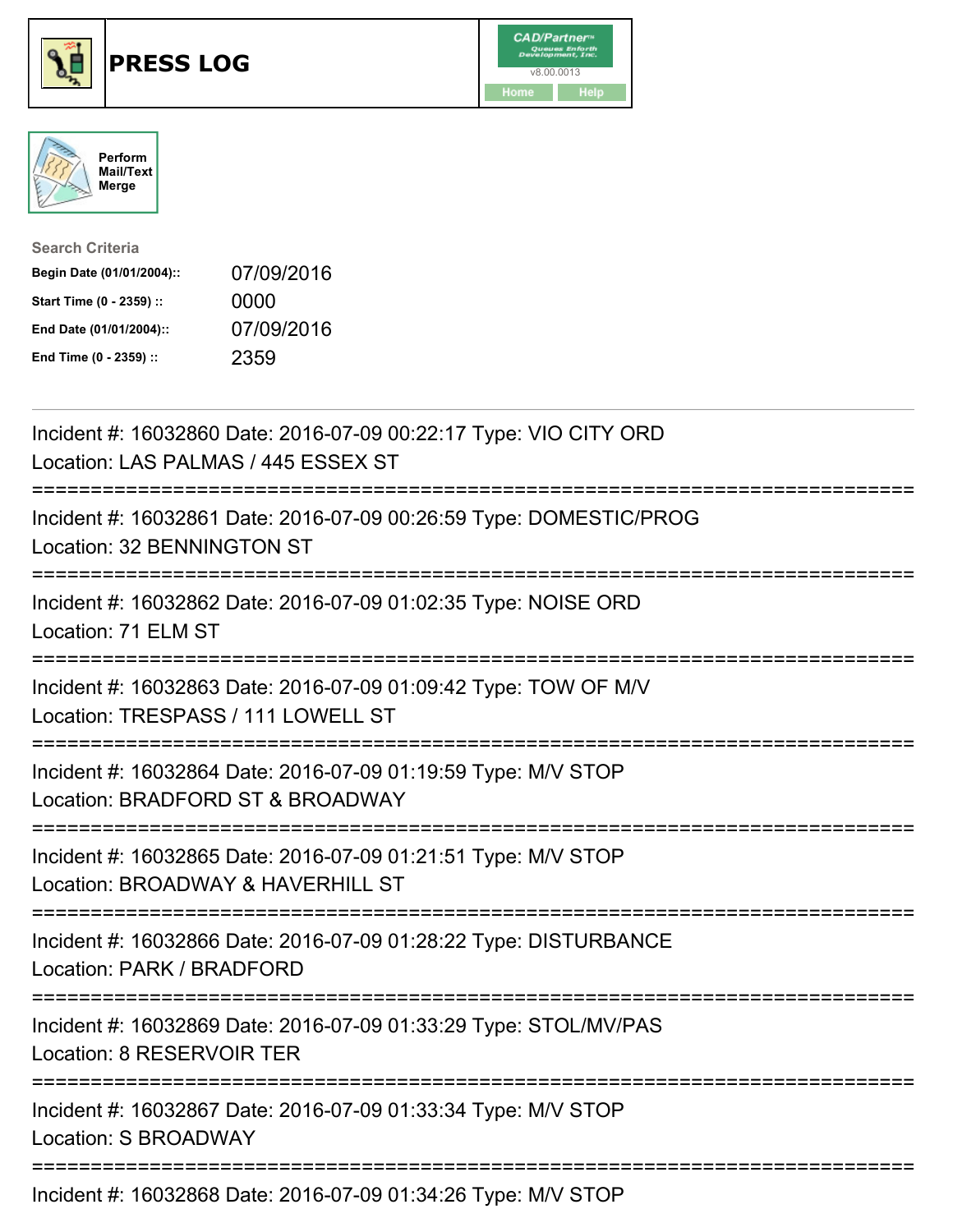Location: JACKSON

=========================================================================== Incident #: 16032870 Date: 2016-07-09 01:42:16 Type: M/V STOP Location: BRADFORD ST & FRANKLIN ST =========================================================================== Incident #: 16032871 Date: 2016-07-09 01:45:17 Type: M/V STOP Location: HAVERHILL ST & UNION ST =========================================================================== Incident #: 16032872 Date: 2016-07-09 01:46:09 Type: SUICIDE ATTEMPT Location: TOP DONUT / 123 LAWRENCE ST =========================================================================== Incident #: 16032873 Date: 2016-07-09 01:46:14 Type: STOL/MV/PAS Location: LOWELL AND HAMPSHIRE ST. =============================== Incident #: 16032874 Date: 2016-07-09 01:47:05 Type: A&B PAST Location: MANCHESTER ST & RESERVOIR ST =========================================================================== Incident #: 16032875 Date: 2016-07-09 01:50:48 Type: SHOTS FIRED Location: 112 MARSTON ST #408 =========================================================================== Incident #: 16032876 Date: 2016-07-09 02:02:25 Type: TOW OF M/V Location: TRESPASS / 38 HAMPSHIRE ST =========================================================================== Incident #: 16032877 Date: 2016-07-09 02:03:59 Type: VIO CITY ORD Location: VIP CHIMI / 130 COMMON ST =========================================================================== Incident #: 16032878 Date: 2016-07-09 02:12:45 Type: M/V STOP Location: HAVERHILL ST & NEWBURY ST =========================================================================== Incident #: 16032879 Date: 2016-07-09 02:13:55 Type: AUTO ACC/UNK PI Location: GRAINGER / 121 MARSTON ST =========================================================================== Incident #: 16032880 Date: 2016-07-09 02:24:36 Type: FIGHT Location: 155 ESSEX ST =========================================================================== Incident #: 16032881 Date: 2016-07-09 02:40:48 Type: M/V STOP Location: ESSEX ST =========================================================================== Incident #: 16032882 Date: 2016-07-09 02:47:52 Type: NOISE ORD Location: 112 MARSTON ST =========================================================================== Incident #: 16032883 Date: 2016-07-09 02:58:49 Type: M/V STOP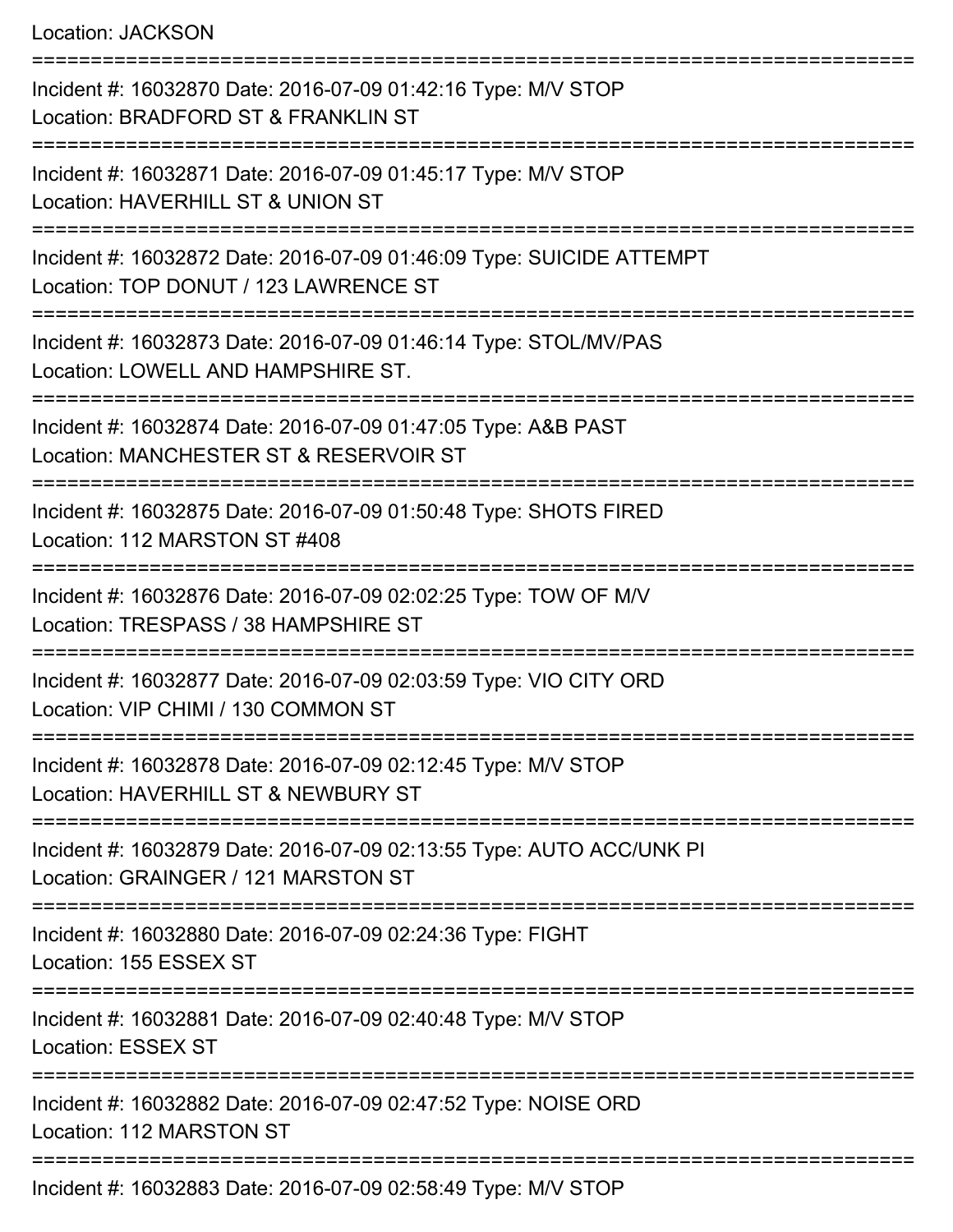| Incident #: 16032884 Date: 2016-07-09 03:06:54 Type: BUILDING CHK<br>Location: AMABLE LIQUORS / 260 JACKSON ST     |
|--------------------------------------------------------------------------------------------------------------------|
| Incident #: 16032885 Date: 2016-07-09 03:08:52 Type: INVEST CONT<br>Location: 1 GENERAL ST                         |
| Incident #: 16032886 Date: 2016-07-09 03:09:23 Type: DISTURBANCE<br>Location: SAM'S FOOD STORE / 389 BROADWAY      |
| Incident #: 16032887 Date: 2016-07-09 03:13:18 Type: M/V STOP<br>Location: BENNINGTON ST & LAWRENCE ST             |
| Incident #: 16032888 Date: 2016-07-09 03:13:25 Type: SHOTS FIRED<br>Location: 308 WATER ST                         |
| Incident #: 16032889 Date: 2016-07-09 03:14:18 Type: SUS PERS/MV<br>Location: 34 HAVERHILL ST                      |
| Incident #: 16032890 Date: 2016-07-09 03:25:07 Type: UNWANTEDGUEST<br>Location: HOLIDAY INN / 224 WINTHROP AV #222 |
| Incident #: 16032891 Date: 2016-07-09 03:43:31 Type: NOISE ORD<br>Location: 24 JUNIPER ST                          |
| Incident #: 16032892 Date: 2016-07-09 03:48:09 Type: M/V STOP<br>Location: RT114                                   |
| Incident #: 16032893 Date: 2016-07-09 03:51:10 Type: BUILDING CHK<br>Location: 73 WINTHROP AV                      |
| Incident #: 16032894 Date: 2016-07-09 03:54:08 Type: BUILDING CHK<br>Location: 109 S UNION ST                      |
| Incident #: 16032895 Date: 2016-07-09 04:03:49 Type: M/V STOP<br>Location: 24 JUNIPER ST                           |
| Incident #: 16032896 Date: 2016-07-09 04:12:34 Type: BUILDING CHK<br>Location: STRELLA MARKET / 155 ARLINGTON ST   |
| Incident #: 16032897 Date: 2016-07-09 04:12:35 Type: M/V STOP                                                      |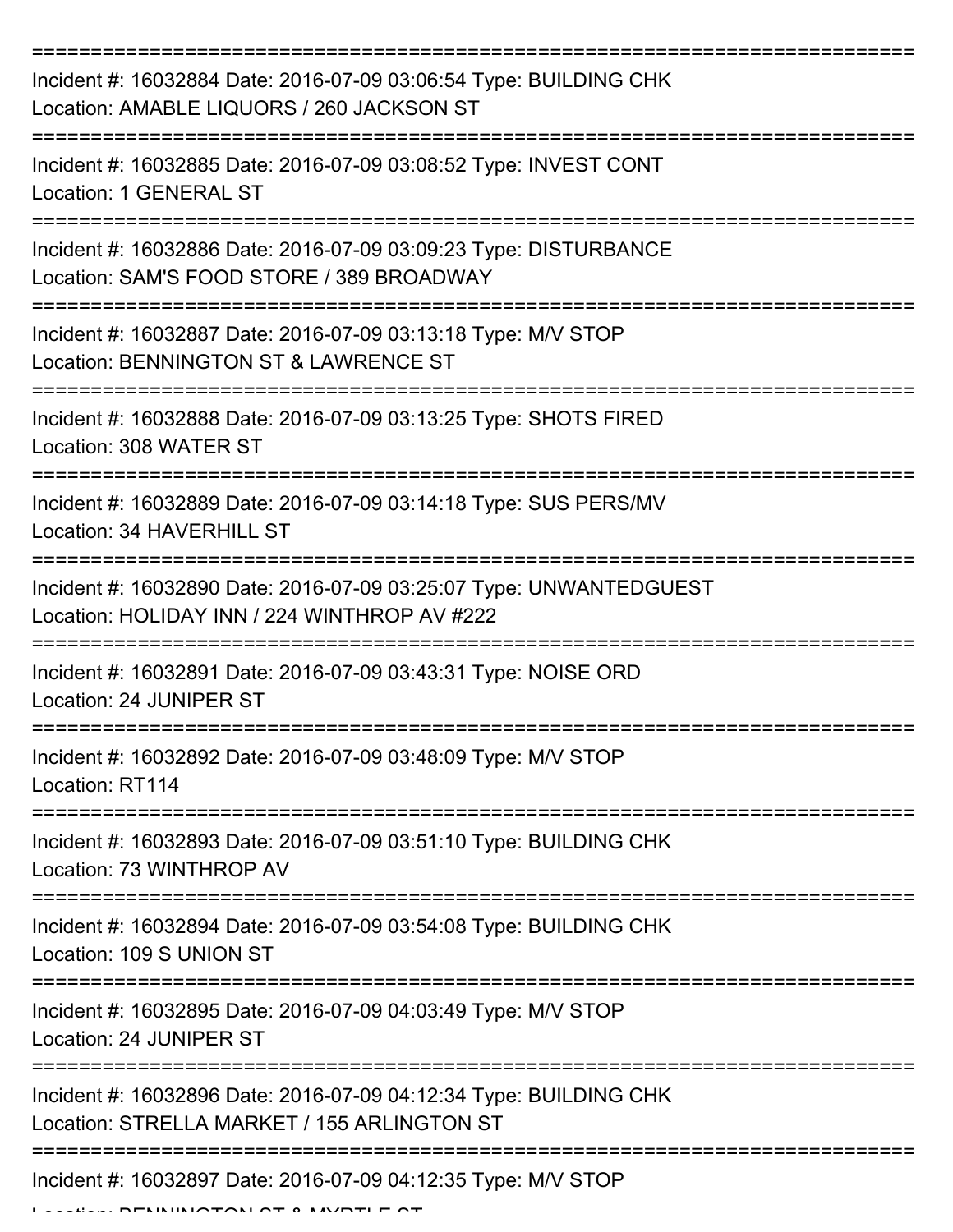| Incident #: 16032898 Date: 2016-07-09 04:13:47 Type: BUILDING CHK<br>Location: SAM'S FOOD STORE / 389 BROADWAY        |
|-----------------------------------------------------------------------------------------------------------------------|
| Incident #: 16032899 Date: 2016-07-09 04:14:17 Type: BUILDING CHK<br>Location: CVS PHARMACY / 266 BROADWAY            |
| Incident #: 16032900 Date: 2016-07-09 04:16:17 Type: BUILDING CHK<br>Location: 8 S BROADWAY                           |
| Incident #: 16032901 Date: 2016-07-09 04:19:05 Type: NOISE ORD<br>Location: 20 CHESTNUT ST                            |
| Incident #: 16032902 Date: 2016-07-09 04:26:02 Type: BUILDING CHK<br>Location: PIZZA PUB / 233 LAWRENCE ST            |
| Incident #: 16032903 Date: 2016-07-09 04:29:20 Type: M/V STOP<br>Location: S BROADWAY & SHATTUCK ST                   |
| Incident #: 16032904 Date: 2016-07-09 04:31:23 Type: BUILDING CHK<br><b>Location: 1 MARKET ST</b>                     |
| Incident #: 16032905 Date: 2016-07-09 04:31:49 Type: BUILDING CHK<br>Location: ELAINES FISH + CHIP / 234 HAMPSHIRE ST |
| Incident #: 16032906 Date: 2016-07-09 04:35:09 Type: M/V STOP<br>Location: 17 SHEPARD ST                              |
| Incident #: 16032907 Date: 2016-07-09 04:37:43 Type: BUILDING CHK<br>Location: 104B GLENN ST                          |
| Incident #: 16032908 Date: 2016-07-09 04:39:55 Type: DISTURBANCE<br>Location: 1 GENERAL ST                            |
| Incident #: 16032909 Date: 2016-07-09 05:10:32 Type: BUILDING CHK<br>Location: LAWRENCE STORE / 107 S UNION ST        |
| Incident #: 16032910 Date: 2016-07-09 05:25:22 Type: ACCOSTING<br>Location: 2 MUSEUM SQ #605                          |
| Incident #: 16032911 Date: 2016-07-09 05:35:46 Type: SUS PERS/MV                                                      |

Location: IACKSON ST & METHHEN ST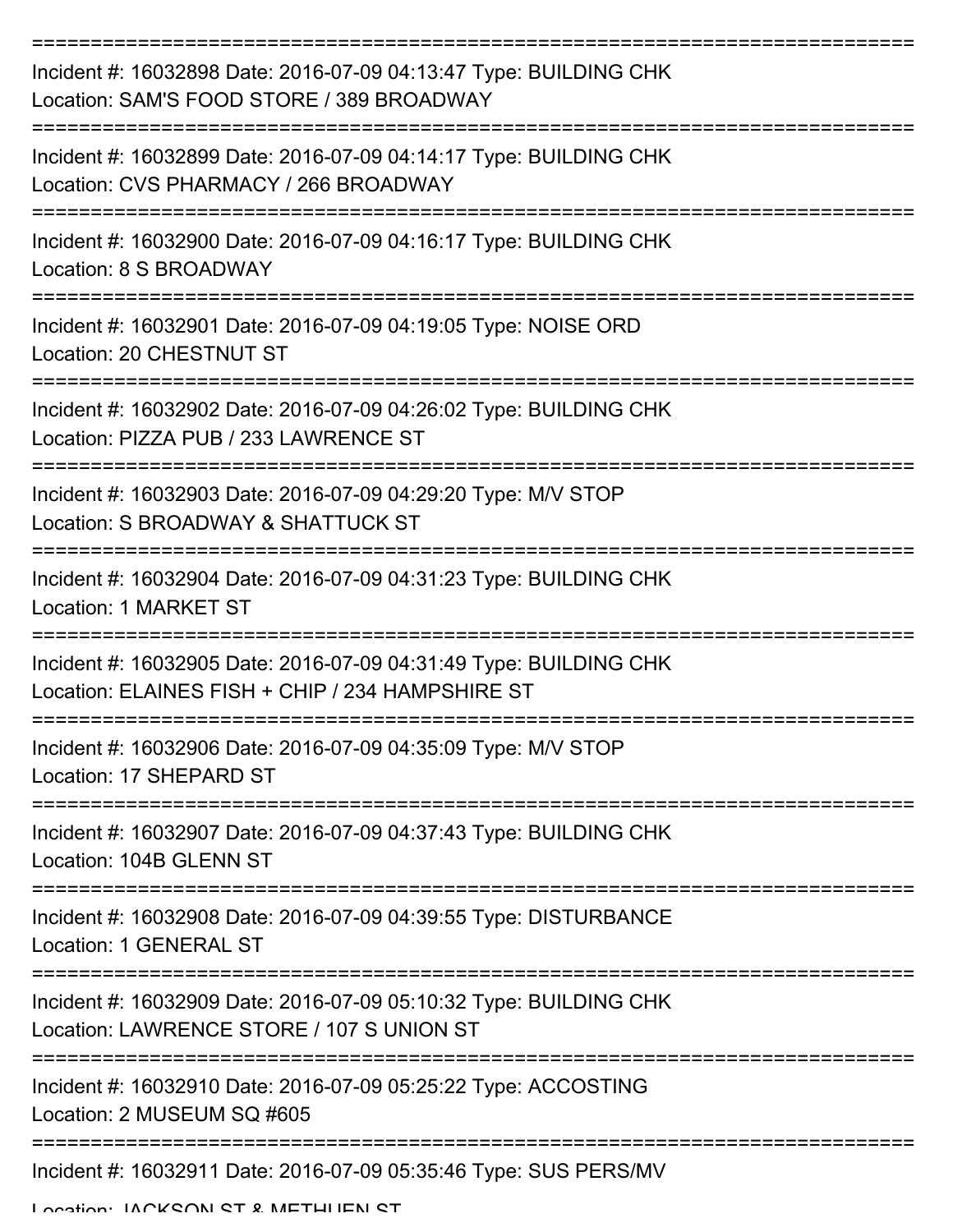| Incident #: 16032912 Date: 2016-07-09 05:48:59 Type: DISTURBANCE<br>Location: 181 FARNHAM ST FL 2<br>=============== |
|----------------------------------------------------------------------------------------------------------------------|
| Incident #: 16032913 Date: 2016-07-09 06:18:33 Type: SHOTS FIRED<br>Location: 5 FLORAL ST<br>-------------------     |
| Incident #: 16032914 Date: 2016-07-09 07:32:23 Type: TOW/REC/STOL<br><b>Location: 87 SAUNDERS ST</b>                 |
| Incident #: 16032915 Date: 2016-07-09 07:39:25 Type: FIGHT<br>Location: 79 CROSS ST                                  |
| Incident #: 16032916 Date: 2016-07-09 07:42:06 Type: ALARMS<br>Location: EL CESAR RESTURANT / 99 ESSEX ST            |
| Incident #: 16032917 Date: 2016-07-09 07:44:18 Type: 911 HANG UP<br>Location: COR UNUM MEAL CENTER / 191 SALEM ST    |
| Incident #: 16032918 Date: 2016-07-09 07:45:31 Type: PARK & WALK<br>Location: 0 BROADWAY                             |
| Incident #: 16032919 Date: 2016-07-09 07:46:56 Type: HIT & RUN M/V<br>Location: 72 OSGOOD ST                         |
| Incident #: 16032920 Date: 2016-07-09 07:54:43 Type: ALARM/BURG<br>Location: HERITAGE COMMON / 45 CAMELLA TEOLI WY   |
| Incident #: 16032921 Date: 2016-07-09 07:56:57 Type: TOW/REPOSSED<br>Location: 53 PLEASANT ST                        |
| Incident #: 16032922 Date: 2016-07-09 08:04:13 Type: TOW OF M/V<br>Location: 73 SAUNDERS ST                          |
| Incident #: 16032923 Date: 2016-07-09 08:25:17 Type: MAL DAMAGE<br>Location: 61 CLIFTON ST                           |
| Incident #: 16032924 Date: 2016-07-09 08:57:15 Type: MAL DAMAGE<br>Location: 5 RHINE ST                              |
| Incident #: 16032925 Date: 2016-07-09 09:11:40 Type: MAL DAMAGE<br>Location: 13 THORNTON AV                          |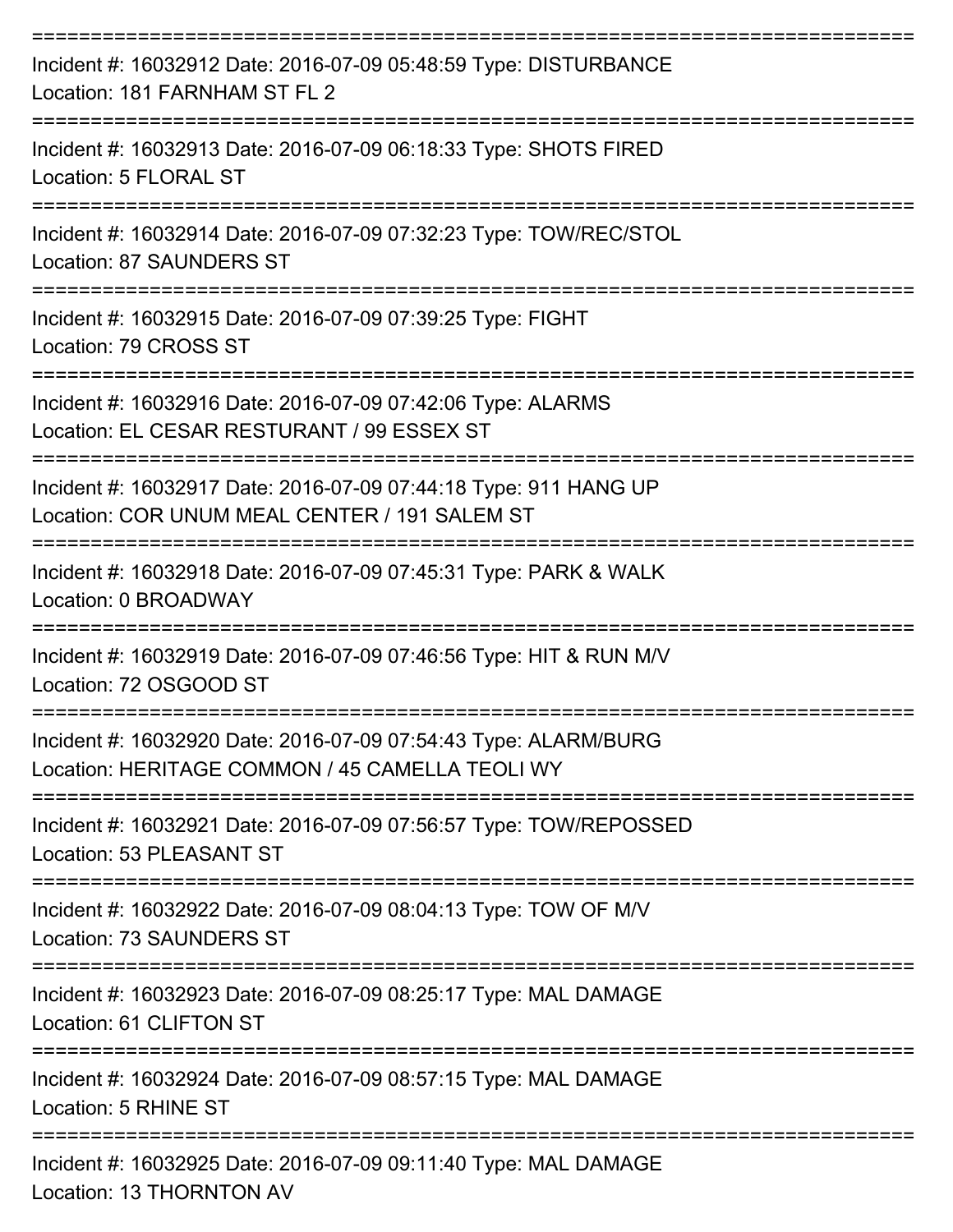| Incident #: 16032926 Date: 2016-07-09 09:22:38 Type: PARK & WALK<br>Location: BRADFORD ST & BROADWAY                       |
|----------------------------------------------------------------------------------------------------------------------------|
| =======================<br>Incident #: 16032927 Date: 2016-07-09 09:33:03 Type: MAL DAMAGE<br>Location: 60 GROTON ST       |
| Incident #: 16032928 Date: 2016-07-09 09:35:10 Type: M/V STOP<br>Location: DAISY ST & HOLLY ST<br>======================   |
| Incident #: 16032929 Date: 2016-07-09 09:47:14 Type: MV/BLOCKING<br>Location: GIGANTE MARKET / 195 LAWRENCE ST             |
| Incident #: 16032930 Date: 2016-07-09 09:50:49 Type: DISTURBANCE<br>Location: 79 CROSS ST FL 3RDFL                         |
| Incident #: 16032931 Date: 2016-07-09 10:05:07 Type: M/V STOP<br>Location: 220 S UNION ST                                  |
| Incident #: 16032932 Date: 2016-07-09 10:09:26 Type: STOL/MV/PAS<br>Location: 25 ALDER ST<br>----------------------------- |
| Incident #: 16032933 Date: 2016-07-09 10:10:40 Type: KEEP PEACE<br><b>Location: WEST ST</b>                                |
| Incident #: 16032935 Date: 2016-07-09 10:37:49 Type: SUS PERS/MV<br>Location: 59 SPRINGFIELD ST                            |
| Incident #: 16032934 Date: 2016-07-09 10:38:35 Type: M/V STOP<br>Location: MARLBORO ST & S UNION ST                        |
| Incident #: 16032936 Date: 2016-07-09 10:41:44 Type: M/V STOP<br>Location: BOYD ST & S BROADWAY                            |
| Incident #: 16032937 Date: 2016-07-09 10:43:38 Type: MAL DAMAGE<br>Location: 117 FARLEY ST                                 |
| Incident #: 16032938 Date: 2016-07-09 10:43:57 Type: E911 HANGUP<br>Location: 6 FALMOUTH ST                                |
| Incident #: 16032940 Date: 2016-07-09 10:46:38 Type: LOST PROPERTY<br>Location: 436 S UNION ST                             |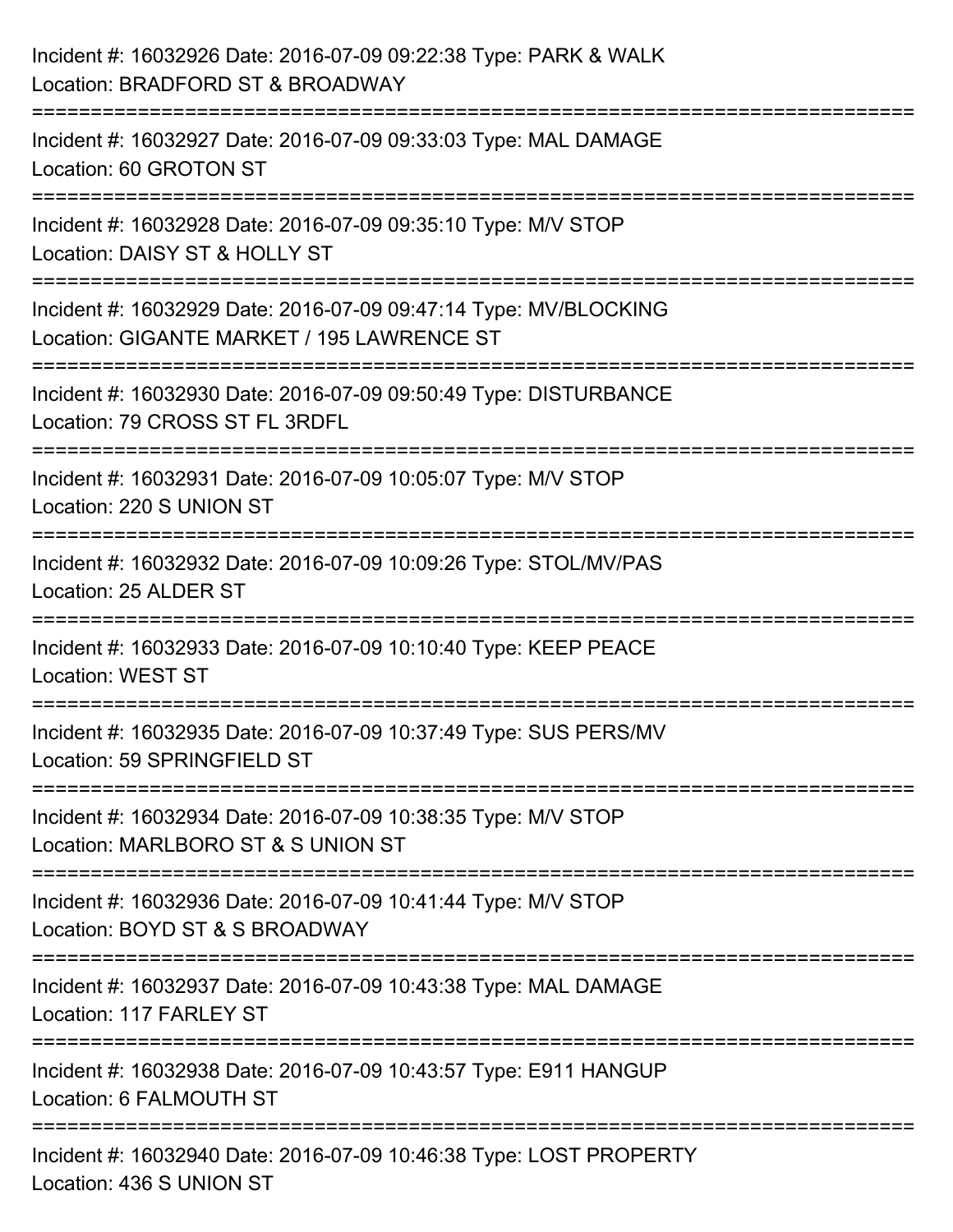| Incident #: 16032939 Date: 2016-07-09 10:48:32 Type: INVEST CONT<br>Location: 34 HAVERHILL ST                                                             |
|-----------------------------------------------------------------------------------------------------------------------------------------------------------|
| ==============================<br>Incident #: 16032941 Date: 2016-07-09 10:56:36 Type: TENANT PROB<br>Location: 355 PARK ST #104                          |
| Incident #: 16032943 Date: 2016-07-09 11:01:13 Type: DOMESTIC/PROG<br>Location: 38B RIDGEWOOD CIR<br>======================================               |
| Incident #: 16032942 Date: 2016-07-09 11:01:45 Type: HIT & RUN M/V<br>Location: TRIPOLI BAKERY INC / 106 COMMON ST<br>=================================== |
| Incident #: 16032944 Date: 2016-07-09 11:19:32 Type: M/V STOP<br>Location: E HAVERHILL ST & OAK ST                                                        |
| Incident #: 16032945 Date: 2016-07-09 11:23:05 Type: LARCENY/PAST<br>Location: MICROSEMI(ALL HAZ.MAT.REMOVED) / 6 LAKE ST                                 |
| Incident #: 16032946 Date: 2016-07-09 11:23:51 Type: HIT & RUN M/V<br>Location: ARLINGTON ST & EXCHANGE ST                                                |
| Incident #: 16032947 Date: 2016-07-09 11:43:12 Type: MV/BLOCKING<br>Location: 60 BROOK ST                                                                 |
| Incident #: 16032948 Date: 2016-07-09 11:44:00 Type: M/V STOP<br>Location: BROADWAY & CONCORD ST                                                          |
| Incident #: 16032949 Date: 2016-07-09 11:48:43 Type: B&E/ATTEMPY<br>Location: 256 ESSEX ST #APT 202                                                       |
| Incident #: 16032950 Date: 2016-07-09 11:54:53 Type: SUS PERS/MV<br>Location: 92 SALEM ST                                                                 |
| Incident #: 16032951 Date: 2016-07-09 12:08:23 Type: INVESTIGATION<br>Location: GREENWOOD ST & LOWELL ST                                                  |
| Incident #: 16032952 Date: 2016-07-09 12:16:28 Type: STOL/MV/PAS<br>Location: 61 BERKELEY ST                                                              |
| Incident #: 16032953 Date: 2016-07-09 12:20:28 Type: DISABLED MV<br>Location: 64 FLORAL ST                                                                |

===========================================================================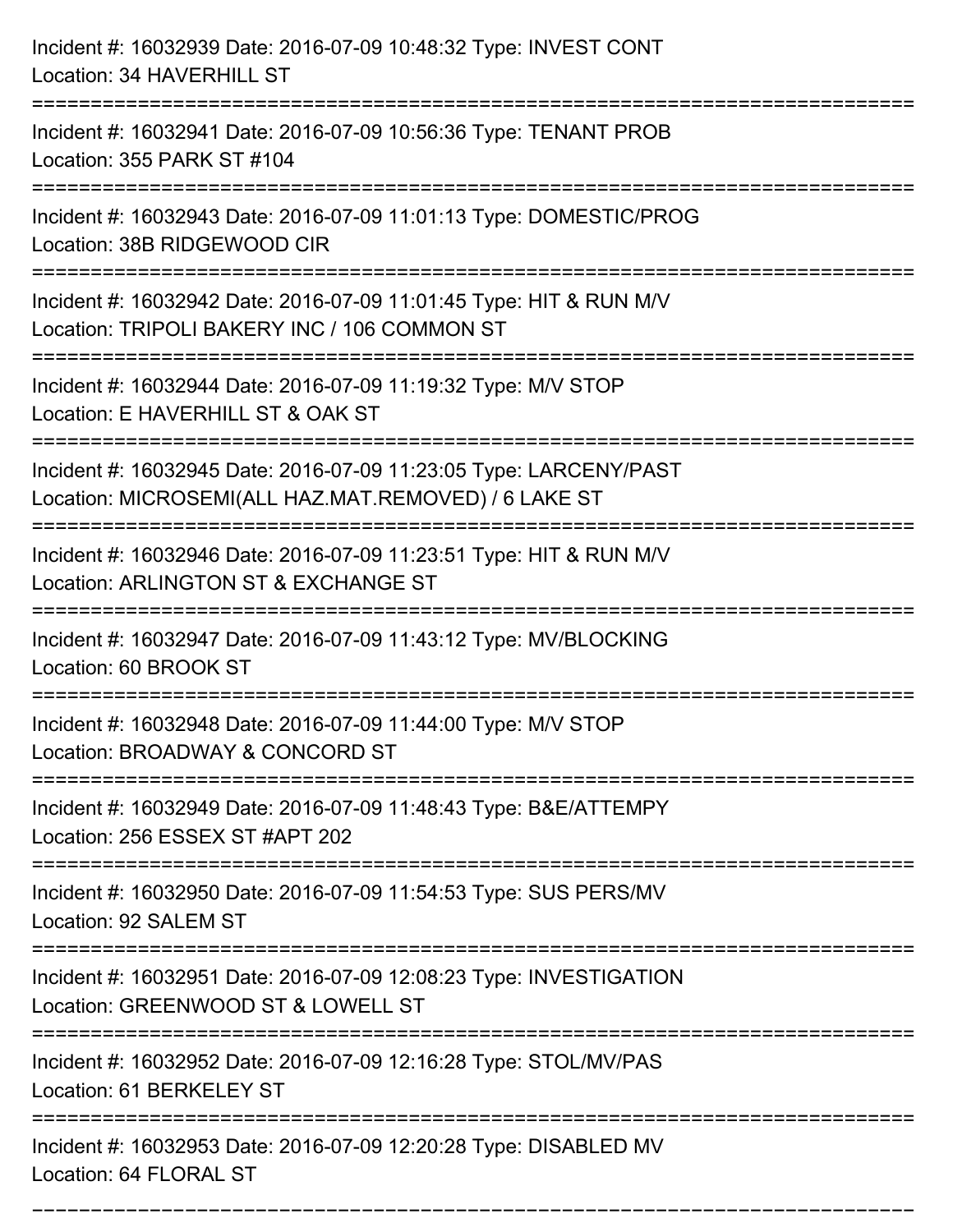| Incident #: 16032954 Date: 2016-07-09 12:22:29 Type: DISTURBANCE<br>Location: AMESBURY ST & COMMON ST                                           |
|-------------------------------------------------------------------------------------------------------------------------------------------------|
| ==============================<br>Incident #: 16032955 Date: 2016-07-09 12:28:23 Type: NOISE ORD<br>Location: 4 INMAN ST #27<br>--------------- |
| Incident #: 16032956 Date: 2016-07-09 12:29:27 Type: MAL DAMAGE<br>Location: 204 WATER ST FL 3RD FL                                             |
| Incident #: 16032957 Date: 2016-07-09 12:34:14 Type: NOISE ORD<br>Location: 152 PROSPECT ST #5                                                  |
| Incident #: 16032958 Date: 2016-07-09 12:39:50 Type: LARCENY/PAST<br>Location: 432 S BROADWAY                                                   |
| Incident #: 16032959 Date: 2016-07-09 12:53:24 Type: HIT & RUN M/V<br>Location: 147 LAWRENCE ST                                                 |
| Incident #: 16032960 Date: 2016-07-09 12:54:24 Type: M/V STOP<br>Location: OAK & LINCOLN                                                        |
| Incident #: 16032961 Date: 2016-07-09 12:56:08 Type: M/V STOP<br>Location: COMMON ST & FRANKLIN ST                                              |
| Incident #: 16032962 Date: 2016-07-09 12:59:28 Type: ANIMAL COMPL<br>Location: 28 YALE ST                                                       |
| Incident #: 16032963 Date: 2016-07-09 13:04:14 Type: DOMESTIC/PAST<br>Location: 114 & 495                                                       |
| Incident #: 16032964 Date: 2016-07-09 13:04:45 Type: THREATS<br>Location: 38 LAWRENCE ST                                                        |
| Incident #: 16032965 Date: 2016-07-09 13:05:11 Type: MEDIC SUPPORT<br>Location: 152 WALNUT ST FL 1                                              |
| Incident #: 16032966 Date: 2016-07-09 13:07:24 Type: NOISE ORD<br>Location: 152 PROSPECT ST                                                     |
| Incident #: 16032967 Date: 2016-07-09 13:28:48 Type: ALARM/BURG<br>Location: SAUL RESD / 17 MILTON ST                                           |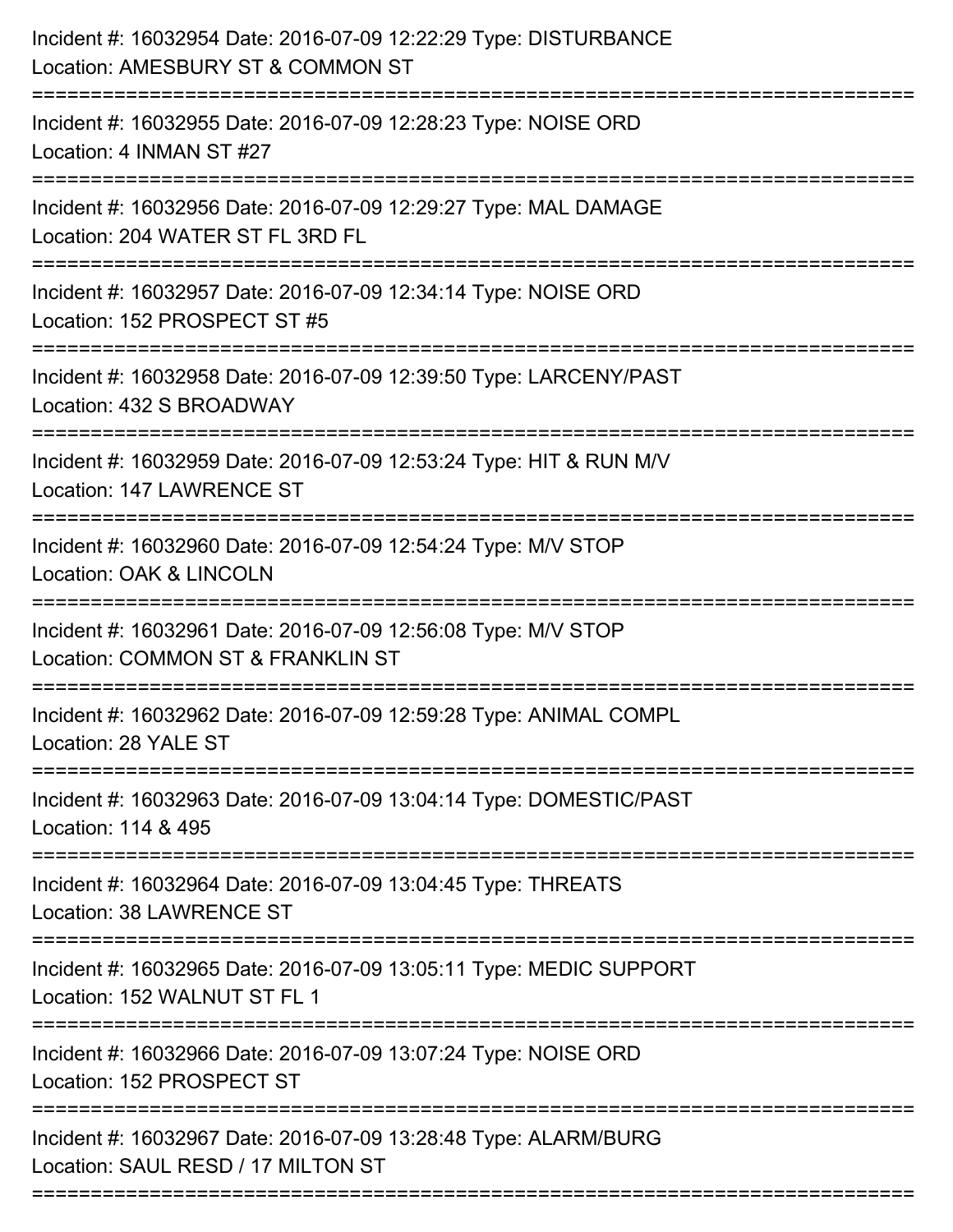| Location: MERRIMACK TAXI / 15 NEWBURY ST<br>--------------------------                                                           |
|----------------------------------------------------------------------------------------------------------------------------------|
| Incident #: 16032969 Date: 2016-07-09 13:56:47 Type: INVEST CONT<br>Location: 28 ALBION ST                                       |
| Incident #: 16032970 Date: 2016-07-09 14:12:22 Type: TOW OF M/V<br>Location: 50 ALBION ST<br>----------------------------------- |
| Incident #: 16032971 Date: 2016-07-09 14:25:51 Type: CK WELL BEING<br>Location: LAWRENCE ST & MAPLE ST                           |
| Incident #: 16032972 Date: 2016-07-09 14:32:12 Type: M/V STOP<br>Location: 6 AVON ST<br>----------------------------------       |
| Incident #: 16032973 Date: 2016-07-09 14:48:20 Type: DISTURBANCE<br>Location: LAWRENCE GENERAL HOSPITAL / 1 GENERAL ST           |
| Incident #: 16032974 Date: 2016-07-09 14:51:04 Type: INVESTIGATION<br>Location: 90 LOWELL ST                                     |
| Incident #: 16032975 Date: 2016-07-09 15:01:12 Type: M/V STOP<br>Location: 18 PARK ST                                            |
| ==============<br>Incident #: 16032976 Date: 2016-07-09 15:18:07 Type: M/V STOP<br>Location: 23 BENNINGTON ST                    |
| Incident #: 16032977 Date: 2016-07-09 15:33:21 Type: NEIGHBOR PROB<br>Location: 59 SALEM ST FL 1STFL                             |
| Incident #: 16032978 Date: 2016-07-09 15:34:21 Type: LARCENY/PAST<br>Location: 42 CRESCENT ST                                    |
| Incident #: 16032979 Date: 2016-07-09 15:40:17 Type: CK WELL BEING<br>Location: 244 MT VERNON ST #10                             |
| Incident #: 16032980 Date: 2016-07-09 15:41:00 Type: DOMESTIC/PROG<br>Location: 121 SYLVESTER ST                                 |
| Incident #: 16032981 Date: 2016-07-09 15:51:51 Type: LARCENY/PAST<br>Location: 15 CRESCENT ST                                    |

Incident #: 16032982 Date: 2016 07 09 15:58:59 Type: 2016 07 15:58:47 Type: 47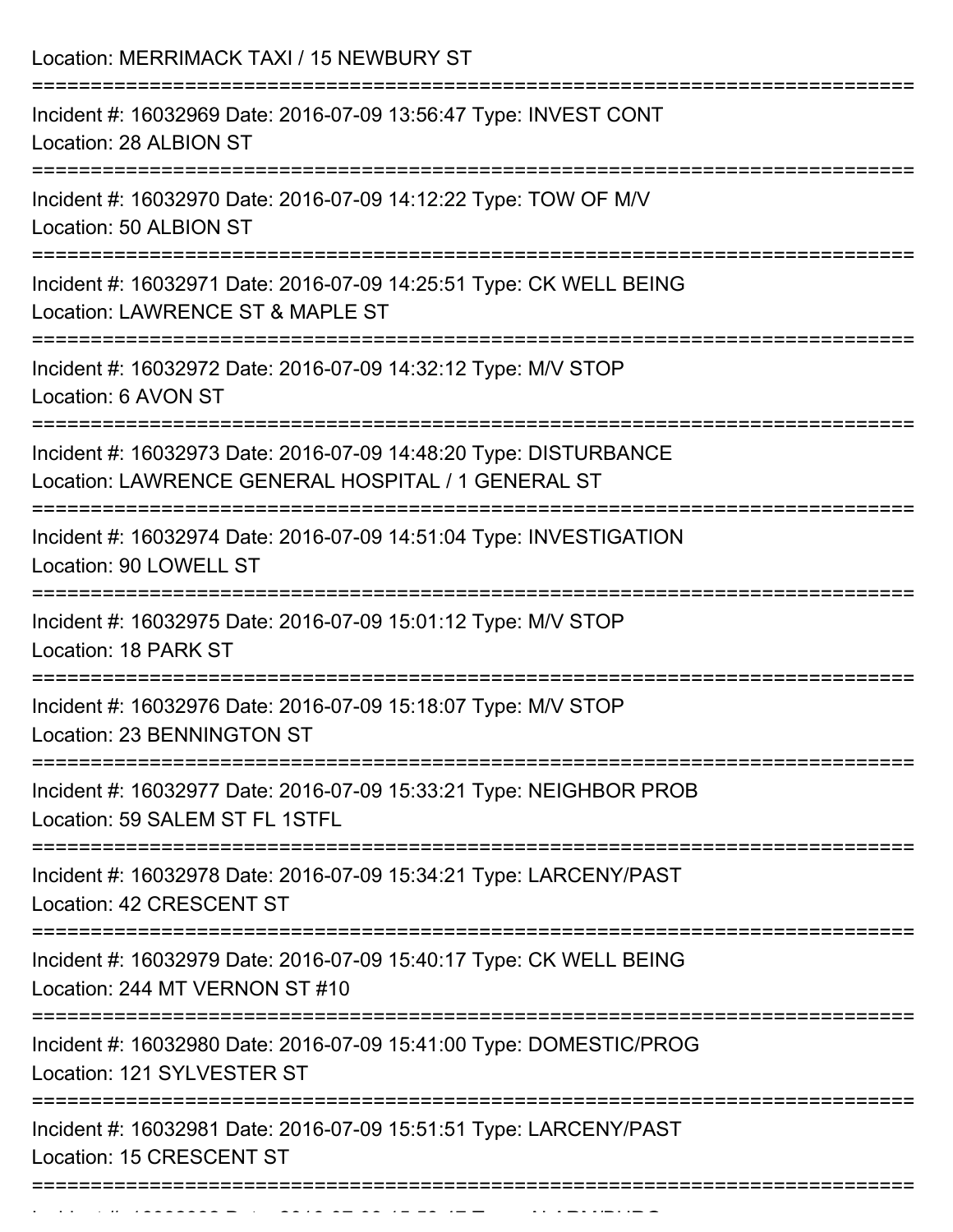| Location: BATISTA RESD / 29 CRESTWOOD CIR                                                                       |
|-----------------------------------------------------------------------------------------------------------------|
| Incident #: 16032983 Date: 2016-07-09 16:08:48 Type: SUS PERS/MV<br>Location: 455 HAVERHILL ST                  |
| Incident #: 16032984 Date: 2016-07-09 16:15:57 Type: AUTO ACC/NO PI<br>Location: 243 BROADWAY                   |
| Incident #: 16032985 Date: 2016-07-09 16:16:24 Type: DOMESTIC/PAST<br>Location: 33 HOWARD ST #17                |
| Incident #: 16032986 Date: 2016-07-09 16:17:04 Type: NOISE ORD<br>Location: MARKET ST & PARKER ST               |
| Incident #: 16032988 Date: 2016-07-09 16:21:49 Type: DISTURBANCE<br>Location: 50 CAMBRIDGE ST                   |
| Incident #: 16032987 Date: 2016-07-09 16:22:09 Type: MV/BLOCKING<br>Location: 43 CHELMSFORD ST                  |
| Incident #: 16032989 Date: 2016-07-09 16:41:58 Type: AUTO ACC/PI<br>Location: 83 ESSEX ST                       |
| Incident #: 16032990 Date: 2016-07-09 16:57:43 Type: GENERAL SERV<br>Location: 383 HAVERHILL ST #APT30 FL 3RDFL |
| Incident #: 16032991 Date: 2016-07-09 16:58:35 Type: HIT & RUN M/V<br>Location: MR TUX / 59 MERRIMACK ST        |
| Incident #: 16032992 Date: 2016-07-09 17:41:27 Type: THREATS<br>Location: 201 BRUCE ST #1                       |
| Incident #: 16032993 Date: 2016-07-09 17:43:23 Type: NEIGHBOR PROB<br>Location: 41 NESMITH ST                   |
| Incident #: 16032994 Date: 2016-07-09 17:56:28 Type: MV/BLOCKING<br>Location: ANDOVER ST & S UNION ST           |
| Incident #: 16032995 Date: 2016-07-09 18:08:49 Type: M/V STOP<br>Location: 228 S UNION ST                       |
|                                                                                                                 |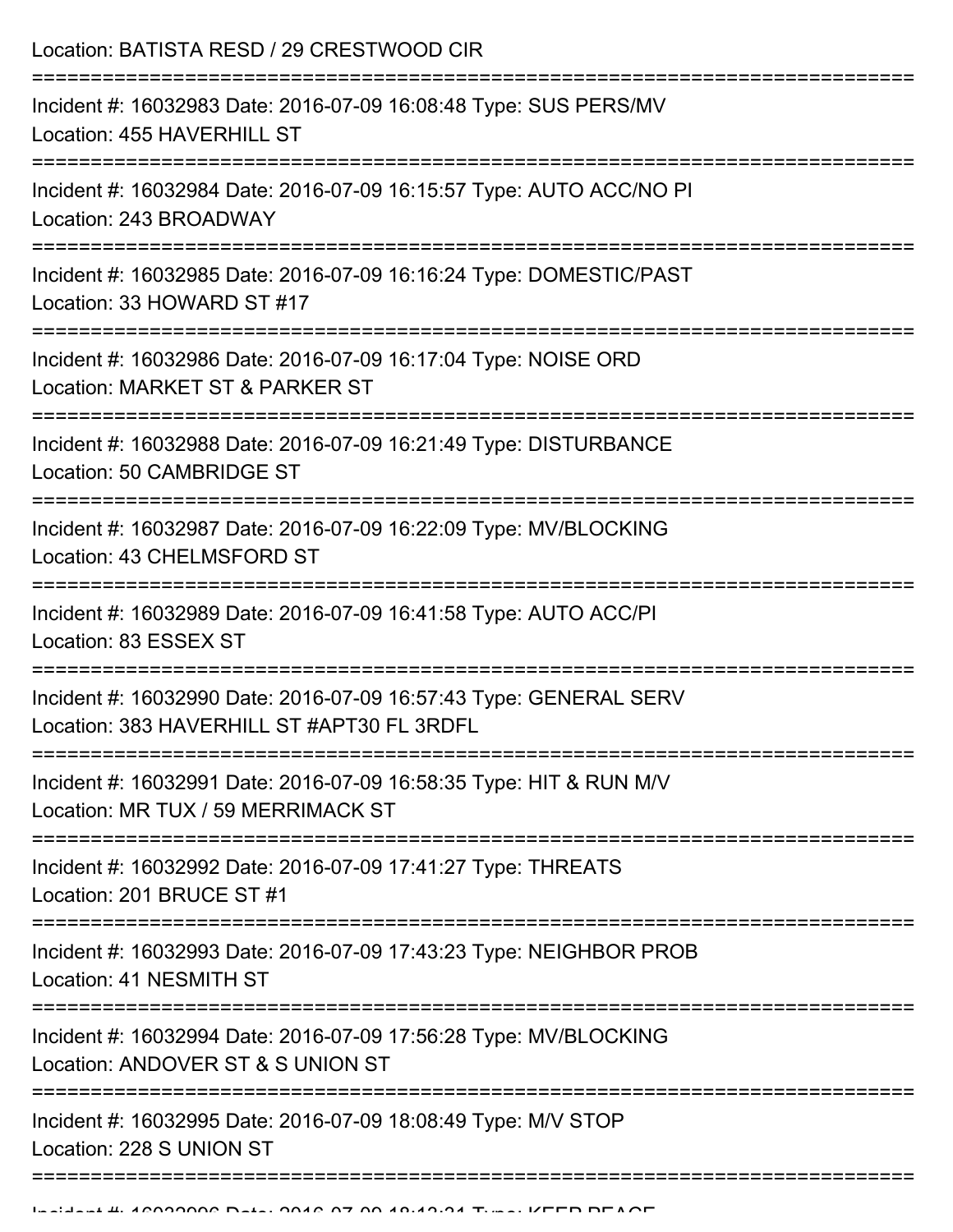| <b>Location: 7A SUMMER ST</b>                                                                       |
|-----------------------------------------------------------------------------------------------------|
| Incident #: 16032997 Date: 2016-07-09 18:37:51 Type: NOISE ORD<br>Location: 190 BRUCE ST            |
| Incident #: 16032998 Date: 2016-07-09 18:54:16 Type: NOISE ORD<br>Location: 190 BRUCE ST            |
| Incident #: 16032999 Date: 2016-07-09 19:06:30 Type: 911 HANG UP<br>Location: 457 HAMPSHIRE ST FL 1 |
| Incident #: 16033000 Date: 2016-07-09 19:30:41 Type: M/V STOP<br>Location: 451 HAMPSHIRE ST         |
| Incident #: 16033001 Date: 2016-07-09 19:31:45 Type: M/V STOP<br>Location: BROADWAY & LOWELL ST     |
| Incident #: 16033002 Date: 2016-07-09 19:52:17 Type: SUICIDE ATTEMPT<br>Location: 33 HUDSON AV #1   |
| Incident #: 16033003 Date: 2016-07-09 20:07:15 Type: CK WELL BEING<br>Location: 259 ANDOVER ST FL 2 |
| Incident #: 16033004 Date: 2016-07-09 20:24:04 Type: DOMESTIC/PROG<br>Location: 5 DEBBIE LN         |
| Incident #: 16033005 Date: 2016-07-09 20:26:05 Type: NOISE ORD<br>Location: 4 INMAN ST #17          |
| Incident #: 16033006 Date: 2016-07-09 20:35:32 Type: GENERAL SERV<br>Location: 20 DAISY ST          |
| Incident #: 16033007 Date: 2016-07-09 20:58:26 Type: SUS PERS/MV<br>Location: 15 DORCHESTER ST      |
| Incident #: 16033008 Date: 2016-07-09 21:44:06 Type: NOISE ORD<br>Location: FERN ST & LEXINGTON ST  |
| Incident #: 16033009 Date: 2016-07-09 21:46:59 Type: NOISE ORD<br>Location: 4 INMAN ST FL 17        |

Incident #: 16033010 Date: 2016-07-09 21:52:53 Type: NEIGHBOR PROB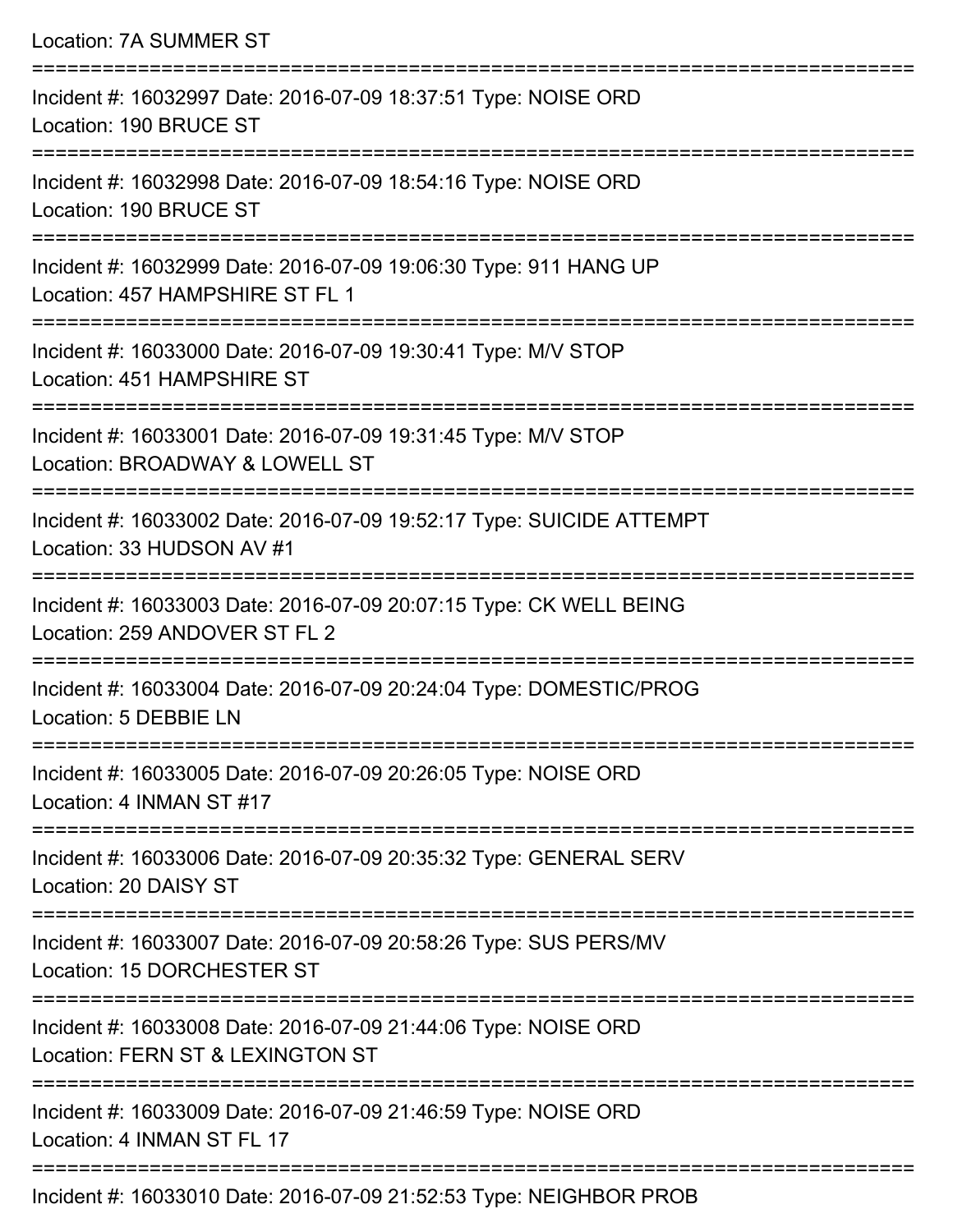| Incident #: 16033011 Date: 2016-07-09 21:57:25 Type: NOISE ORD<br>Location: 190 BRUCE ST               |
|--------------------------------------------------------------------------------------------------------|
| Incident #: 16033012 Date: 2016-07-09 21:59:36 Type: GENERAL SERV<br>Location: BROADWAY & DAISY ST     |
| Incident #: 16033013 Date: 2016-07-09 22:09:50 Type: NOISE ORD<br>Location: 224 BRUCE ST               |
| Incident #: 16033014 Date: 2016-07-09 22:18:08 Type: ALARM/BURG<br>Location: 576 HAVERHILL ST          |
| Incident #: 16033015 Date: 2016-07-09 22:32:53 Type: KEEP PEACE<br>Location: 552 ANDOVER ST FL 1       |
| Incident #: 16033016 Date: 2016-07-09 22:40:35 Type: NOISE ORD<br>Location: 38 MAY ST #A               |
| Incident #: 16033017 Date: 2016-07-09 22:58:11 Type: NOISE ORD<br>Location: 72 BYRON AV                |
| Incident #: 16033019 Date: 2016-07-09 22:59:35 Type: GUN CALL<br>Location: SUBWAY / ESSEX ST & MILL ST |
| Incident #: 16033018 Date: 2016-07-09 23:00:36 Type: M/V STOP<br><b>Location: MANCHESTER ST</b>        |
| Incident #: 16033020 Date: 2016-07-09 23:11:06 Type: NOISE ORD<br>Location: 20 CAMBRIDGE ST            |
| Incident #: 16033021 Date: 2016-07-09 23:21:42 Type: LOUD NOISE<br>Location: 136 EXCHANGE ST           |
| Incident #: 16033022 Date: 2016-07-09 23:31:52 Type: MEDIC SUPPORT<br>Location: 22 FLORENCE ST FL 2    |
| Incident #: 16033024 Date: 2016-07-09 23:52:01 Type: MAL DAMAGE<br>Location: 8 RESERVOIR TER           |
| Incident #: 16033023 Date: 2016-07-09 23:53:27 Type: BUILDING CHK                                      |